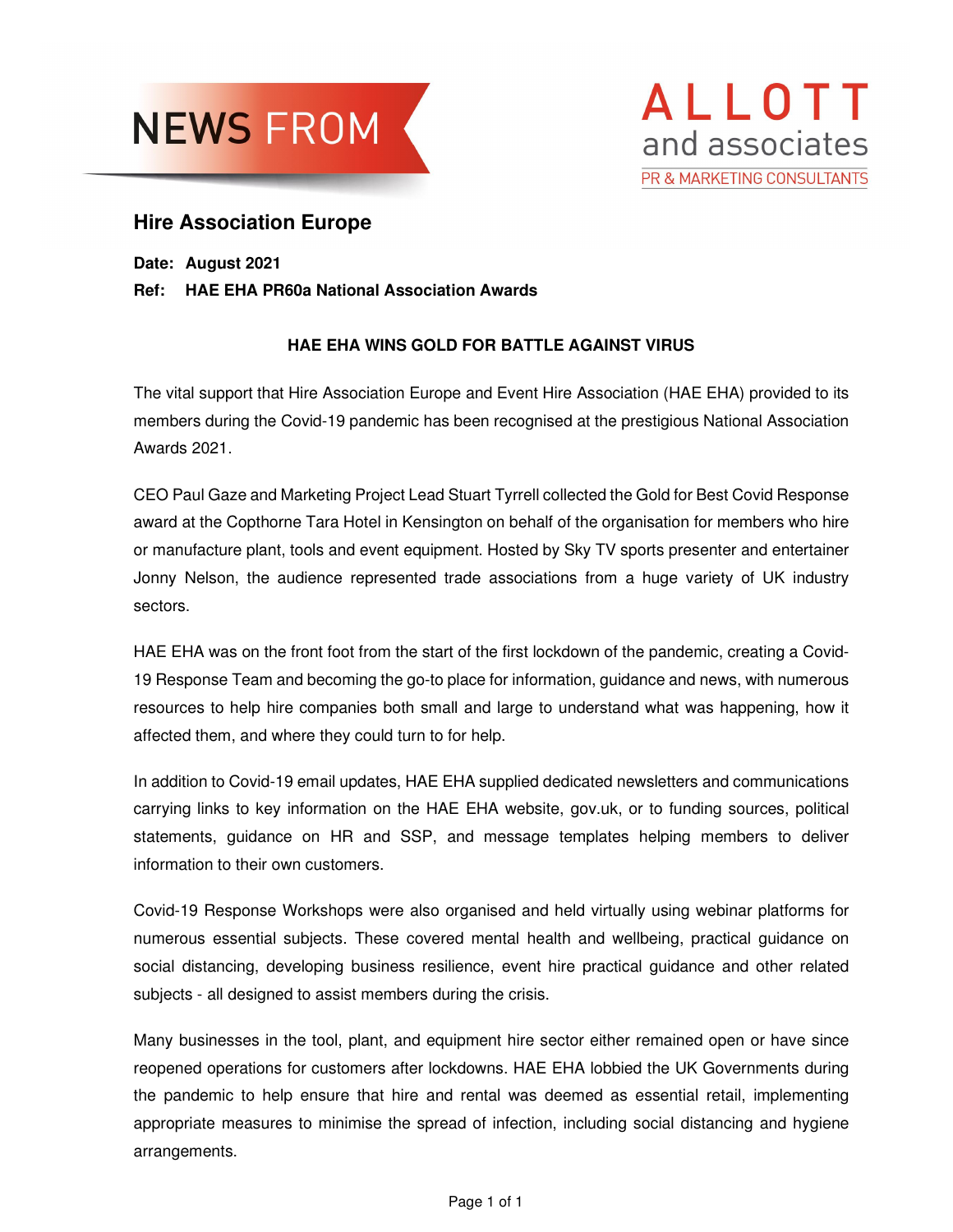The hire industry was rarely singled out in any of the government guidance or legislation, rather it was referenced in the broader context of construction, so HAE EHA says it was vital to cut through the generalisations and highlight the relevant matters to its members.

Paul Gaze said: "Our response to the pandemic demonstrates a true understanding of our members and the people who work in hire. This award reflects the efforts of our member-led board and staff to deliver critical support for the hire industry during the most challenging times that most of us have ever faced. We are delighted that this has been recognised nationally in what has been a real team effort."

This could be the first half of a sensational double, as HAE EHA has also entered the Best Membership Support During Covid-19 category in the Association Excellence Awards, being held on October 7th at the Kia Oval in London.

For more information visit www.hae.org.uk **ENDS**